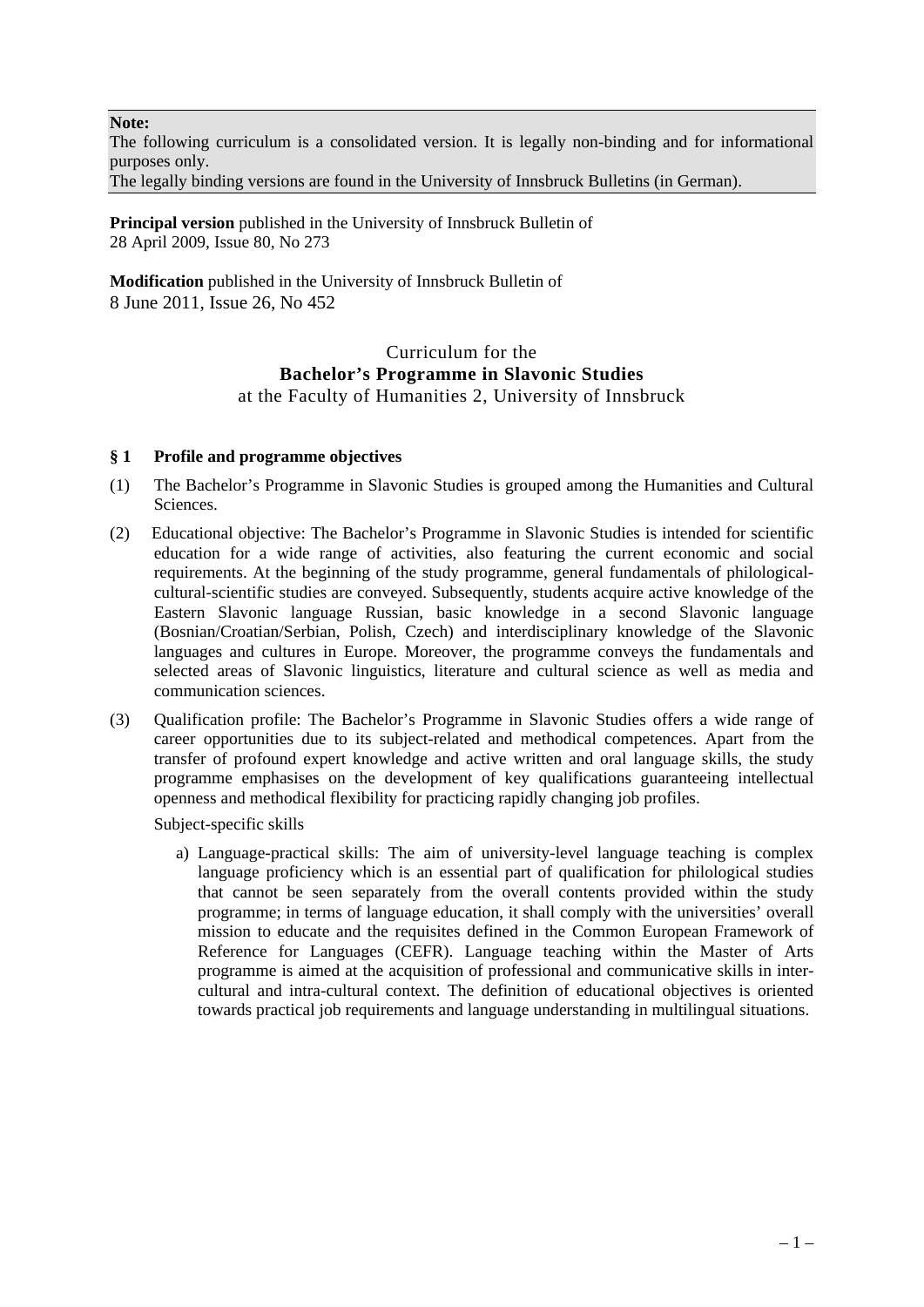- b) University language competence comprises the command of the four skills listening, speaking, reading and writing, which are to be conveyed in an integrated form and serve as requirement for communicative competence, intercultural action and the examination with texts. Additional e-learning offers the possibility of autonomous learning.
- c) Linguistic skills: The aim of linguistic education is theoretical consolidation of knowledge about the system and functions of the Russian language as well as refinement of the competence to recognise and evaluate the pragmatic-communicative conditionality of language in social and cultural contexts. Besides, theoretical and methodological skills in synchronic language comparison (Russian – Bosnian/Croatian/Serbian - German) are developed. Interdisciplinary skills in terms of the mentioned languages and the relations among Linguistics, Literary Studies and Cultural Studies are trained in courses about language history and history of Slavonic Studies. Moreover, basic knowledge of the history of Russian and insights into current development trends (with special attention to language and media) are acquired.
- d) Literary skills: Modules in the field of literary studies promote critical analytical ability and introduce the aesthetic complexity of literary texts, whereas the social and historical contexts as well as the conditions of the literary scene are to be considered. The bachelor's programme conveys literary fundamentals and analyses and work techniques. Moreover, an overview of the most important epochs and genres of Russian literature is elaborated and access to basic literary theories and methods is offered in terms of concrete topics.
- e) Cultural-scientific skills: Within the Cultural Studies part of the study programme, the students acquire in-depth knowledge of concepts and theories of Cultural Studies. This knowledge, based on sound language skills, allows the students to analyse and link culture and cultural environments. The focus is on phenomena and concepts of present culture which are interpreted from a synchronic perspective as well as a result of the development of earlier periods of time. The understanding for interrelation of language, media and culture is consolidated. A superior objective is the broadening of intercultural competence. Aspects of Gender Research as a part of Cultural Studies are integrated in teaching in general, i.e. in the language teaching as well as in courses about topics of Linguistics, Literary Studies, Cultural Studies and Media Studies.
- f) Media skills: In the fields of media, in particular print media, digital media and film are to be considered, whereas skills in dealing with Russian formats from a linguistic as well as cultural-scientific point of view are developed. This also includes the detection of relevant subject literature. In the theoretical-methodical field, general media-scientific issues as well as intermedial contexts between text, image and tone are emphasized.
- g) Basic skills in a second Slavonic language: The bachelor's programme includes the acquisition of productive and receptive fundamentals of a second Slavonic language (Bosnian/Croatian/Serbian, Polish, Czech), it conveys insights into the relations of Slavonic languages, the development of standard languages und their current situation in selected grammatical and/or lexical specifics of the second Slavonic language compared to Russian.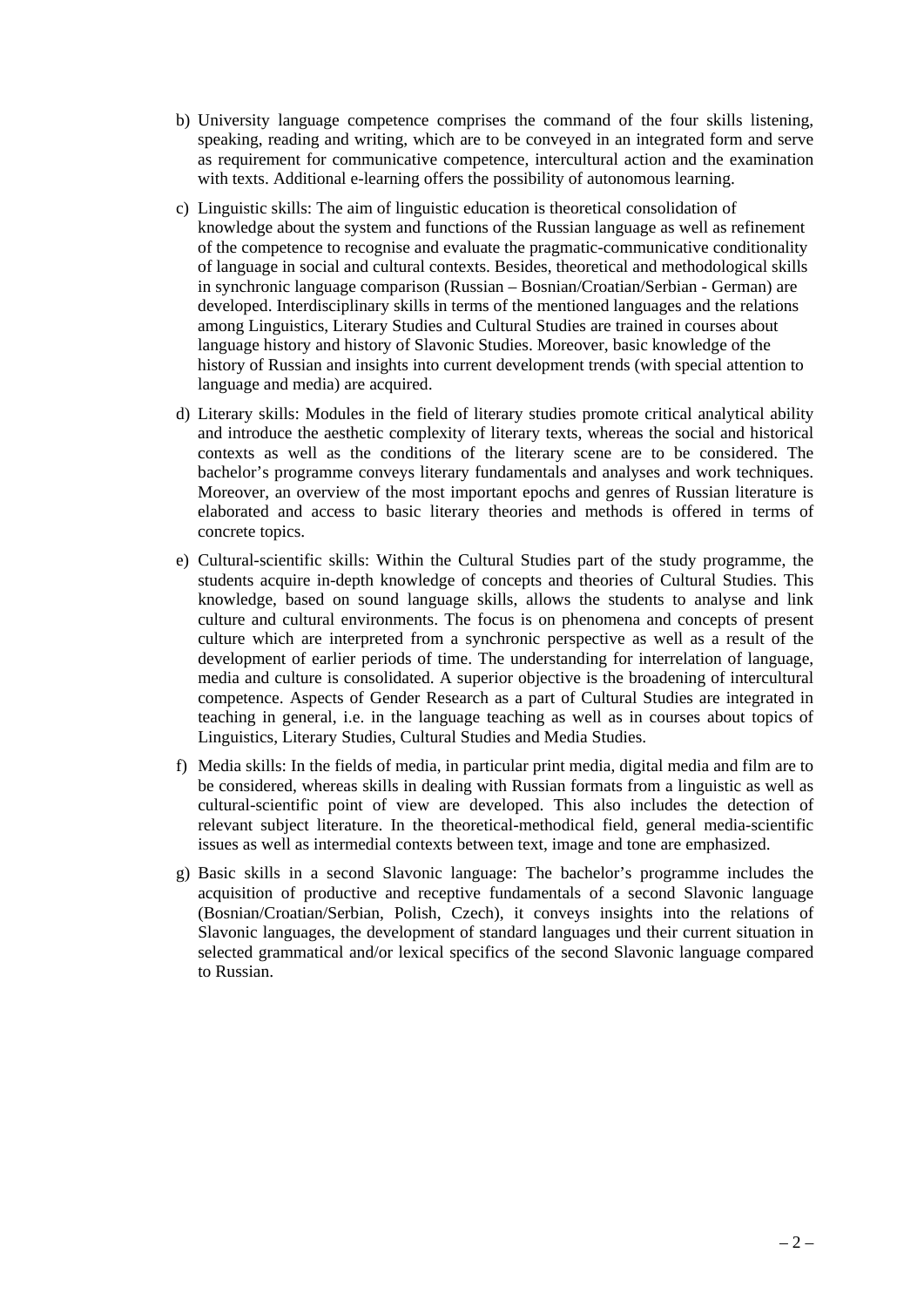- h) Elective modules Bosnian/Croatian/Serbian: for students with Bosnian/Croatian/Serbian knowledge, elective modules are offered. The elective module in the Area of Competence "Second Slavic Language" offers expansion of language competence in stylistic and subject-language view. Another elective module provides the acquisition of basic knowledge in Bosnian/Croatian/Serbian culture, literature and linguistics.
- (4) Occupational profiles and career opportunities: The Bachelor's Programme Slavonic Studies offers vocational training and a wide-ranging qualification. Graduates can extend their qualifications by specialising in career fields, e.g. IT, economy, law or political science. Occupational fields of graduates can be found in public service and the private sector, press, radio and television, cultural management as well as translation, tourism and activities in the field of education.

### **§ 2 Scope and duration**

The Bachelor's Programme in Slavonic Studies covers 180 ECTS-Credits, with a duration of six semesters.

### **§ 3 Courses and numbers of participants**

- (1) Courses without continuous assessment:
	- 1. **Lectures** (VO) deal with main and/or specific topics of Slavonic Studies as well as relevant methods and doctrines. No max. number of participants.
	- 2. **Study orientation course** (SL) conveys an overview on the main contents of the study programme, and it forms the basis for the decision to choose the study programme. Study orientation courses are with compulsory attendance. The maximum number of participants: 30
- (2) Courses using continuous assessment:
	- 1. **Seminars** (SE) are courses for advanced scientific discussion. The participants are required to perform scientific work independently, particularly in form of a presentation and a written piece of work or equivalent performances. Maximum number of participants: 30
	- 2. **Introductory seminars** (PS) convey basic knowledge of scientific working, introduce subject literature and exemplary treat issues of the subject in presentations, discussions and smaller written contributions (of approx. 3,500 words) or equivalent performances. Maximum number of participants: 30
	- 3. **Practical courses** (UE) offer scientifically well-founded language training. Maximum number of participants: 25
	- 4. **Lecture-practical courses** (VU) serve as systematic acquisition, implementation and specialisation of scientific contents. Maximum number of participants: 30
	- 5. **Excursions** (EX) serve to on-site demonstration and specialisation of teaching. Maximum number of participants: 30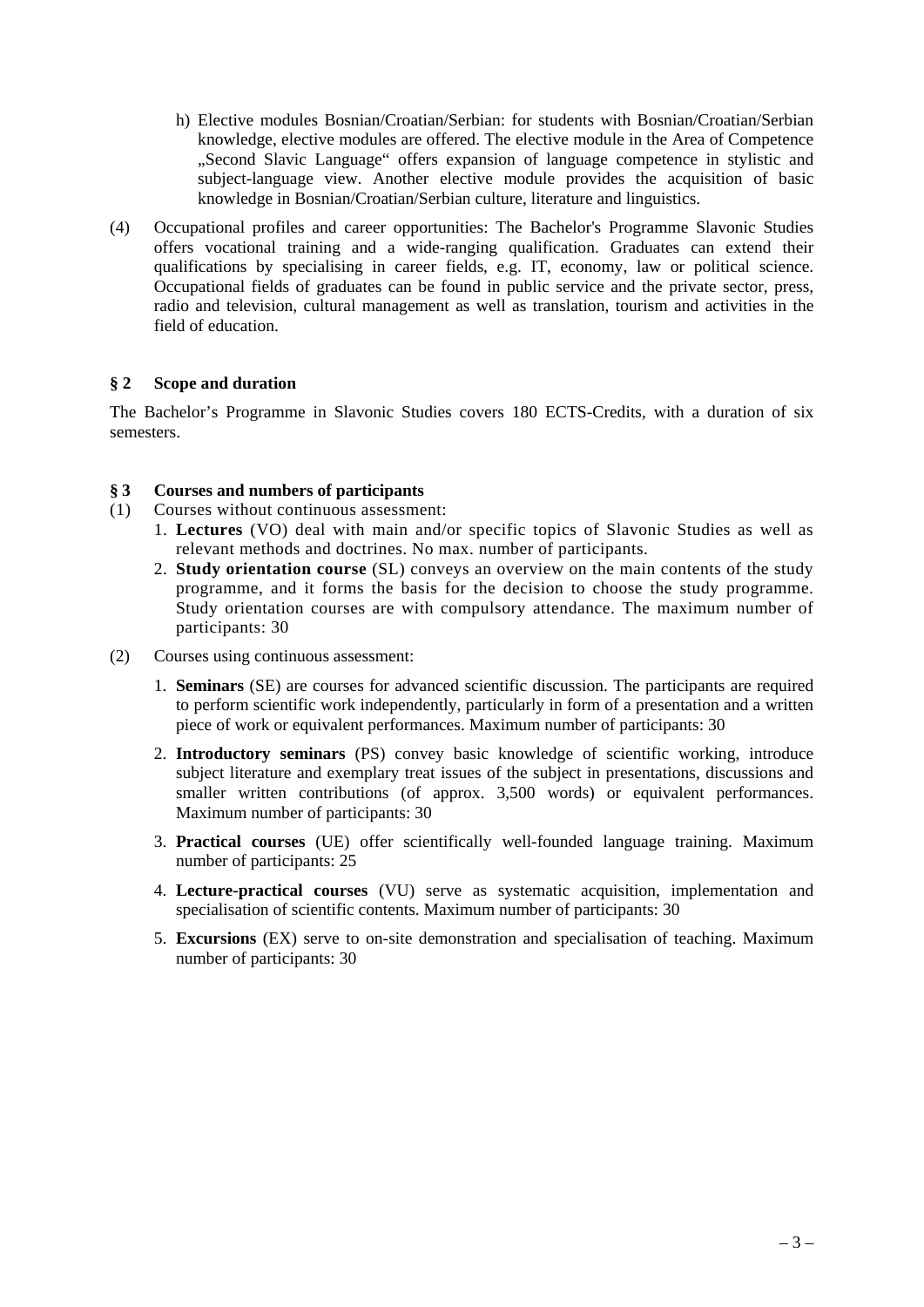### **§ 4 Allocation of places in courses with a limited number of participants**

In courses with a limited number of participants, course places are allocated as follows:

- (1) Students for whom the study duration would be extended due to the postponement are to be given priority.
- (2) If the criteria in Z 1 do not suffice, first, students of the Bachelor's Programme in Slavonic Studies and of the Secondary School Teacher Accreditation Programme in Slavonic Studies, for whom this course is part of a compulsory module are to be given priority, and second, students of for whom this course is part of an elective module.

### **§ 5 Stay abroad**

A stay abroad in Russia with a duration of at least four months is strongly recommended. The objective of the stay abroad is to broaden the linguistic and cultural competence as well as gaining international experiences.

### **§ 6 Programme structure**

- (1) Compulsory modules from the following five Areas of Competence are to be taken:
	- Basics (30 ECTS-Credits)
	- Language Use (45 ECTS- Credits)
	- Linguistics (25 ECTS- Credits)
	- Literary Studies (27.5 ECTS- Credits)
	- Cultural Studies (17.5 ECTS- Credits)
- (2) Elective modules with a total of 20 ECTS-Credits from the following Areas of Competence are to be taken, whereas 5 ECTS-Credits from the Area of Competence "Second Slavic Language" are to be taken:
	- Second Slavic Language (5 ECTS-Credits) (elective modules 1-3)
	- Second Slavic Language (Advanced) (elective modules 4-6)
	- Language Usage: Russian (elective modules 7-8)
	- Cultural Studies (elective modules 9-10)
	- Bosnian, Croatian, Serbian Cultural and Literary Studies and Linguistics (elective module 11)
	- Non-suspect-specific and Interdisciplinary Skills (elective module 12)
	- (3) Two bachelor's theses with a total of 7.5 ECTS-Credits are to be completed, which are to be completed in addition to the ECTS-Credits awarded of the relevant bachelor's theses courses.

### **§ 7 Compulsory and elective modules**

(1) The following compulsory modules, amounting to 145 ECTS-Credits from the Areas of Competences are to be taken:

#### A. Area of Competence: Basics (30 ECTS-Credits)

|    | <b>Compulsory module: Fundamentals of Philological and Cultural</b>                                                                  | <b>SST</b> | ECTS-          |
|----|--------------------------------------------------------------------------------------------------------------------------------------|------------|----------------|
|    | <b>Studies</b>                                                                                                                       | (h)        | <b>Credits</b> |
| a. | VO Foundations: Studying Languages, Literatures, Cultures<br>Knowledge about specific forms of scientific communication in philology |            |                |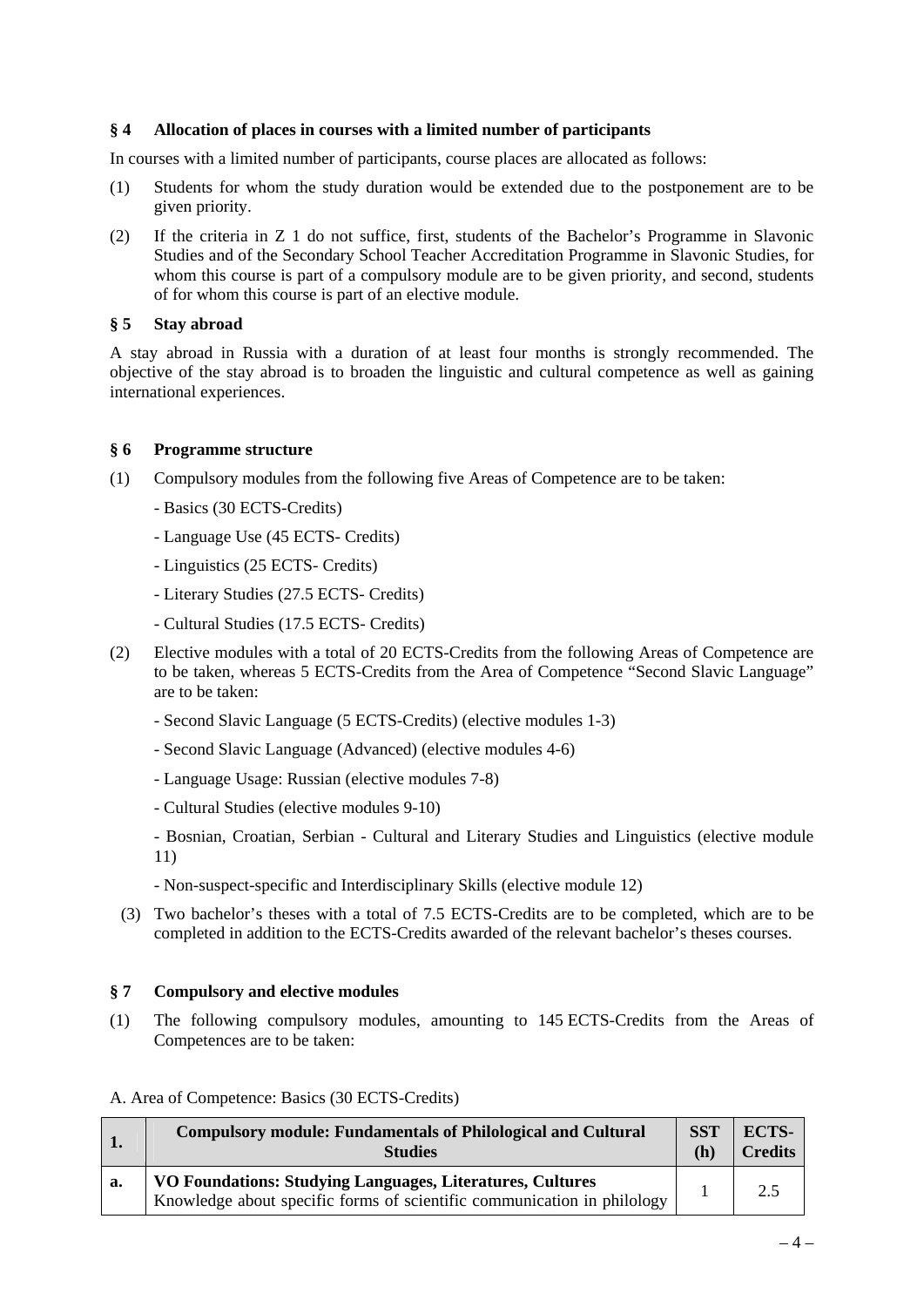|    | Objective:                                                                                                                                                                                                                                                                                                                                                                                                                                                                                                                       |   |     |
|----|----------------------------------------------------------------------------------------------------------------------------------------------------------------------------------------------------------------------------------------------------------------------------------------------------------------------------------------------------------------------------------------------------------------------------------------------------------------------------------------------------------------------------------|---|-----|
|    | <b>Total</b>                                                                                                                                                                                                                                                                                                                                                                                                                                                                                                                     | 2 |     |
| b. | <b>SL Introduction: Studying Languages, Literatures and Cultures</b><br>The course will introduce students to the different areas of Slavonic<br>Studies (language, linguistics, literature, culture) and provide them with<br>basic skills, including: how to write seminar papers, how to use correct<br>transliteration, how to find literature in the library, how to use online<br>resources, how to quote correctly, write a proper bibliography and use the<br>Citavi literature management programme.                    |   | 2.5 |
|    | and cultural studies disciplines, insights into the structure of the university<br>as an institution. This course discusses organisational, social and cultural<br>aspects of the philological subjects as research disciplines. It presents the<br>university as an institution and in its role as producer and transmitter of<br>knowledge. The course also reflects on the importance of language and<br>literature in society. It further looks at the most important techniques and<br>tools for the philological subjects. |   |     |

Knowledge of the specific forms of communication in the field; familiarity with institutions and occupational fields dealing with language and literature, insight into the structures of the university.

**Prerequisites:** none

| 2. | <b>Compulsory module: Fundamentals of Linguistics</b>                                                                                                                                                                                              | <b>SST</b><br>(h) | ECTS-<br><b>Credits</b> |
|----|----------------------------------------------------------------------------------------------------------------------------------------------------------------------------------------------------------------------------------------------------|-------------------|-------------------------|
|    | VO Introduction to Linguistics<br>This course gives an overview on essential definitions of language,<br>introduces some basic theories of the linguistic sign, discusses the history<br>of modern linguistics and explains the levels of language | 2                 |                         |
|    | <b>Total</b>                                                                                                                                                                                                                                       | 2                 |                         |
|    | Objective:<br>Basic knowledge of fundamental theories and methods of linguistics and language analysis;<br>awareness of the complexity of linguistic utterances, expansion of language awareness;<br>insight into topics of applied linguistics.   |                   |                         |

**Prerequisites:** none

| 3. | <b>Compulsory module: Fundamentals of Literary Studies</b>                                                                                                                                                                                                                                                                                                                                                    | <b>SST</b><br>(h) | <b>ECTS-</b><br><b>Credits</b> |
|----|---------------------------------------------------------------------------------------------------------------------------------------------------------------------------------------------------------------------------------------------------------------------------------------------------------------------------------------------------------------------------------------------------------------|-------------------|--------------------------------|
|    | <b>VO Introduction to Literary Studies</b><br>Introduction to central questions/problems, topics, and methodological<br>concepts in literary studies, e.g. basic terminology such as 'literature,'<br>'literary criticism,' 'literary studies,' 'literary history,' 'text,' 'period,' etc.;<br>basic introduction to literary analysis and interpretation, stylistics, literary<br>theory, and genre studies. | $\overline{2}$    |                                |
|    | <b>Total</b>                                                                                                                                                                                                                                                                                                                                                                                                  | 2                 |                                |
|    | Objective:<br>Knowledge of research categories (in literary studies) and of basic methodological<br>approaches; insight into important literary theories.                                                                                                                                                                                                                                                     |                   |                                |
|    | <b>Prerequisites:</b> none                                                                                                                                                                                                                                                                                                                                                                                    |                   |                                |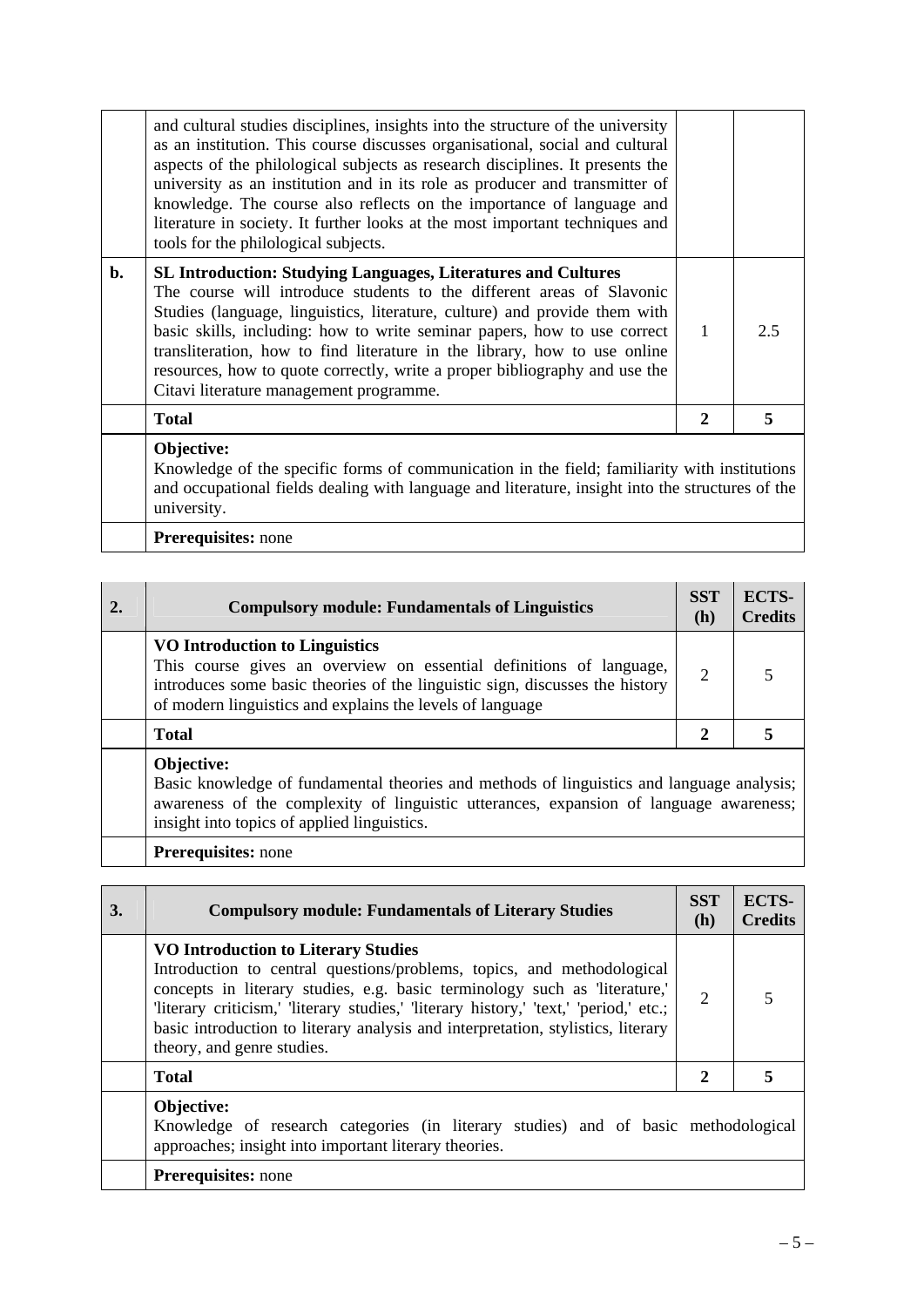| <b>Compulsory module: Fundamentals of Cultural Studies</b>                                                                                                                                                                                                                                                                        | <b>SST</b><br>(h) | ECTS-<br><b>Credits</b> |
|-----------------------------------------------------------------------------------------------------------------------------------------------------------------------------------------------------------------------------------------------------------------------------------------------------------------------------------|-------------------|-------------------------|
| VO Introduction to Cultural Studies<br>This lecture will focus on fundamental aspects of cultural studies.<br>Presentation of different concepts of 'culture'; theoretical and<br>methodological approaches to intercultural research; forms of inter-culture,<br>phenomena of social perception; processes of cultural transfer. | 2                 |                         |
| <b>Total</b>                                                                                                                                                                                                                                                                                                                      | $\mathbf{2}$      |                         |
| Objective:<br>Insight into central issues, topics and methodological approaches of cultural studies.                                                                                                                                                                                                                              |                   |                         |
| <b>Prerequisites:</b> none                                                                                                                                                                                                                                                                                                        |                   |                         |

| 5. | <b>Compulsory module: Cultural History I</b>                                                                                                                                                                                                                                                                                                                                                                         | <b>SST</b><br>(h) | <b>ECTS-</b><br><b>Credits</b> |
|----|----------------------------------------------------------------------------------------------------------------------------------------------------------------------------------------------------------------------------------------------------------------------------------------------------------------------------------------------------------------------------------------------------------------------|-------------------|--------------------------------|
|    | <b>VO Cultural History I</b><br>Presentation of the entire cultural contexts of linguistic and literary<br>appearances; multilingualism and language change; central concepts such<br>as "identity", "nation", "gender", "class" etc.M; insight into changing<br>world views and perception patterns of cultural history and the history in<br>general based on examples of philosophy, literature, science and art. | $\overline{2}$    |                                |
|    | <b>Total</b>                                                                                                                                                                                                                                                                                                                                                                                                         | $\mathbf{2}$      |                                |
|    | Objective:<br>Understanding cultures and periods of - not only Western - cultural history; understanding the<br>connections between language and world view; ability to place literary and linguistic<br>developments in the context of larger cultural developments                                                                                                                                                 |                   |                                |

# **Prerequisites:** none

| 6. | <b>Compulsory module: Cultural History II</b>                                                                                 | <b>SST</b><br>(h) | ECTS-<br><b>Credits</b> |
|----|-------------------------------------------------------------------------------------------------------------------------------|-------------------|-------------------------|
|    | <b>VO Cultural History II</b><br>In-depth knowledge of cultural history I by dealing with other epochs or<br>thematic focuses | 2                 |                         |
|    | <b>Total</b>                                                                                                                  |                   |                         |
|    | Objective:<br>Deeper understanding of cultures and periods of - not only Western - cultural history                           |                   |                         |
|    | <b>Prerequisites:</b> none                                                                                                    |                   |                         |

## B. Area of Competence: Language Use (45 ECTS-Credits)

| 7. | <b>Compulsory module:</b>                                                                                                                                                                                                                              | SST | <b>ECTS-</b>   |
|----|--------------------------------------------------------------------------------------------------------------------------------------------------------------------------------------------------------------------------------------------------------|-----|----------------|
|    | Language Usage: Russian (Basic Course and Russian I)                                                                                                                                                                                                   | (h) | <b>Credits</b> |
| a. | <b>UE Basic Russian</b><br>The Russian alphabet (phonetics and phonology, intonation); basic<br>grammar; four language skills (reading, writing, listening and speaking);  <br>(socio)linguistic and pragmatic competences; competence level according |     |                |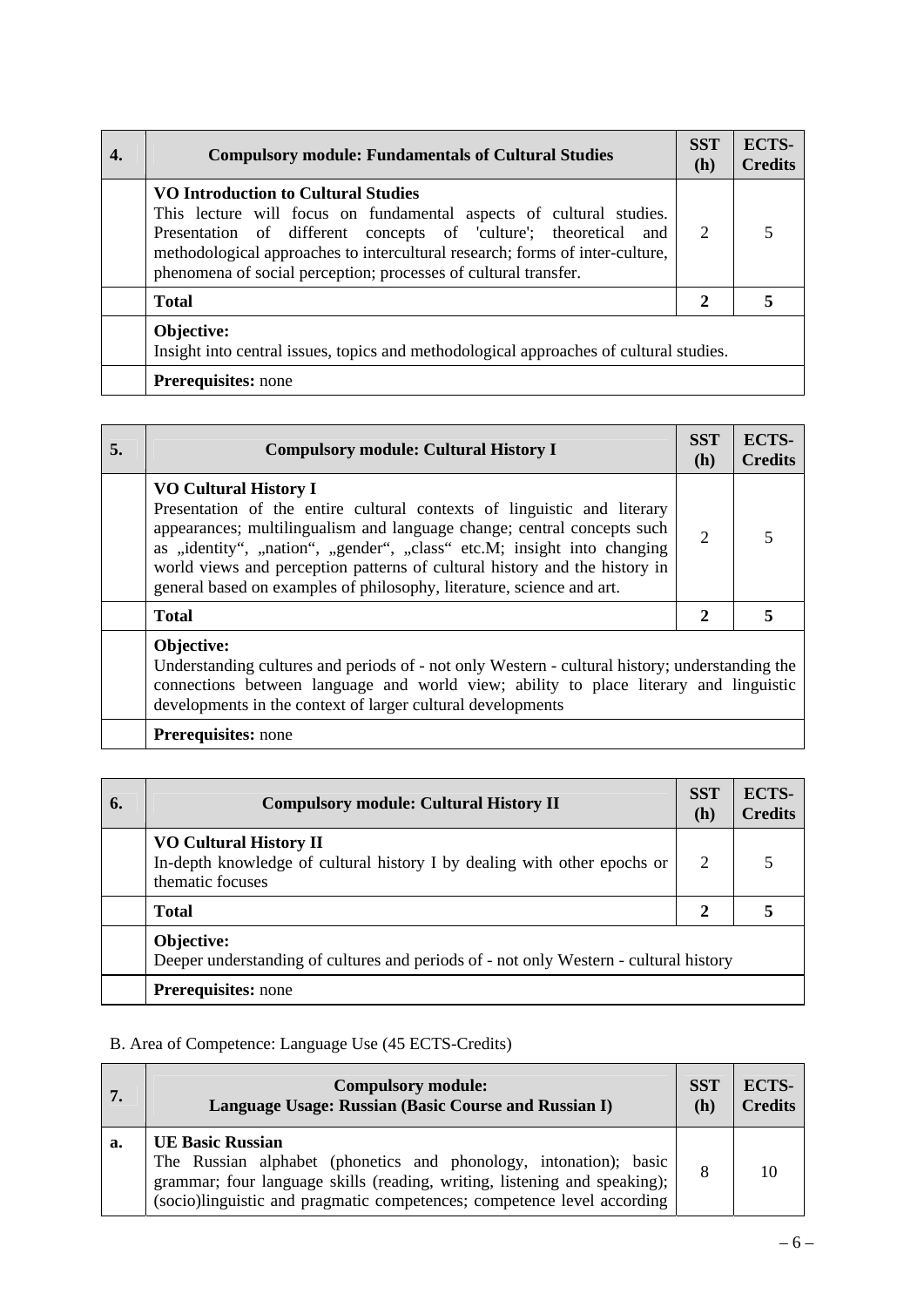|    | to the CEF (Common European Framework of Reference): A1/A2 (basic<br>user)                                                                                                                                                      |    |    |
|----|---------------------------------------------------------------------------------------------------------------------------------------------------------------------------------------------------------------------------------|----|----|
| b. | <b>UE Russian I</b><br>Improvement of the basic knowledge of Russian grammar and lexis;<br>development of elementary and independent skills in the fields of<br>listening, speaking, reading and writing (level A2/B1)          | 6  | 10 |
|    | <b>Total</b>                                                                                                                                                                                                                    | 14 | 20 |
|    | Objective:                                                                                                                                                                                                                      |    |    |
|    | Everyday communication that is closely connected with the student's environment; active<br>participation in discussions (according to the level achieved); interaction competence on<br>journeys abroad. Target level A2 to B1. |    |    |

| 8. | <b>Compulsory module: Language Usage: Russian (Russian II and</b><br><b>Russian III</b> )                                                                                                                                                                                                                                                                                                                                    | <b>SST</b><br><b>(h)</b> | <b>ECTS-</b><br><b>Credits</b> |
|----|------------------------------------------------------------------------------------------------------------------------------------------------------------------------------------------------------------------------------------------------------------------------------------------------------------------------------------------------------------------------------------------------------------------------------|--------------------------|--------------------------------|
| a. | <b>UE Russian II: Listening/Speaking and Reading/Writing</b><br>Developing the four language skills (listening, speaking, reading and<br>writing) and linguistic (grammatical, lexical, phonological, etc.),<br>sociolinguistic and pragmatic competences; The four language skills<br>(listening, speaking, reading and writing); (socio)linguistic and pragmatic<br>competences. Competence level according to the CEF: B1 | $\overline{4}$           |                                |
| b. | UE Russian III: Listening/Speaking and Reading/Writing<br>Focus on the skills listening/speaking and reading/writing as well as<br>Russian lexis and grammar; transfer from concrete to abstract contents<br>(level B2)                                                                                                                                                                                                      | $\overline{\mathcal{A}}$ |                                |
|    | <b>Total</b>                                                                                                                                                                                                                                                                                                                                                                                                                 | 8                        | 10                             |
|    | Objective:<br>Enhancement of grammatical competence improvement in understanding spoken and written<br>language in context utterances sentences texts notional and functional concepts; the ability to                                                                                                                                                                                                                       |                          |                                |

treat topics in an abstract manner. Target level B2.

**Prerequisites:** successful completion of compulsory module 7

| 9. | <b>Compulsory module: Language Usage: Russian (Russian IV and</b><br><b>Russian V)</b>                                                                                                                                                                                        | <b>SST</b><br>(h) | <b>ECTS-</b><br><b>Credits</b> |
|----|-------------------------------------------------------------------------------------------------------------------------------------------------------------------------------------------------------------------------------------------------------------------------------|-------------------|--------------------------------|
| a. | UE Russian IV: Oral and written texts<br>Listening, monologue and dialogic speaking (level: B2); text transmission,<br>subject language, translation, mediation (receptive level: C1)                                                                                         | $\overline{4}$    | 7.5                            |
| b. | UE Russian V: Further development of language skills<br>Consolidation of grammatical, lexical and pragmatic skills (level B2)                                                                                                                                                 | $\overline{4}$    | 7.5                            |
|    | <b>Total</b>                                                                                                                                                                                                                                                                  | 8                 | 15                             |
|    | Objective:<br>The ability to lead an unprepared, flowing conversation without major problems;<br>understanding complex oral and written texts, successful argumentation, increased language<br>awareness in the area of stylistics and grammar. Target level B2 (passive C1). |                   |                                |
|    | <b>Prerequisites:</b> successful completion of compulsory module 8                                                                                                                                                                                                            |                   |                                |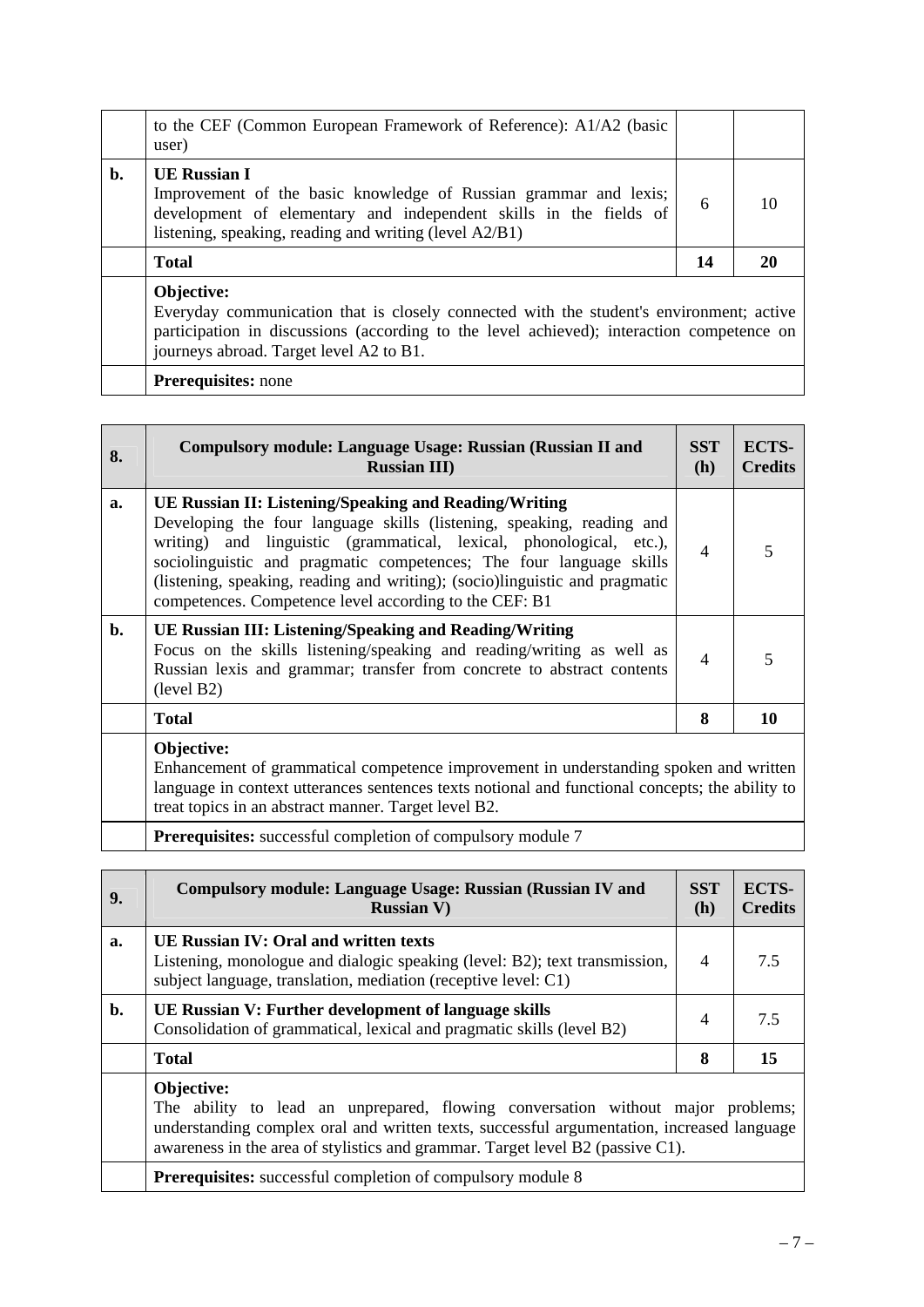# C. Area of Competence: Linguistics (25 ECTS-Credits)

| 10. | <b>Compulsory module: Fundamentals of Russian Linguistics</b>                                                                                                                      | <b>SST</b><br>(h) | ECTS-<br><b>Credits</b> |
|-----|------------------------------------------------------------------------------------------------------------------------------------------------------------------------------------|-------------------|-------------------------|
|     | <b>VU Russian phonetics and phonology</b><br>Conveyance of linguistic fundamentals of Russian phonetics and<br>phonology, including basic terminology; exercise and control phases | 2                 | 2.5                     |
|     | <b>Total</b>                                                                                                                                                                       | $\mathbf{2}$      | 2.5                     |
|     | Objective:<br>Acquisition of practise oriented knowledge on the phonetics and phonology of Russian.                                                                                |                   |                         |
|     | <b>Prerequisites:</b> none                                                                                                                                                         |                   |                         |

| 11.            | <b>Compulsory module: Selected Fields of Russian Linguistics</b>                                                                                                                                                                        | <b>SST</b><br>(h) | <b>ECTS-</b><br><b>Credits</b> |
|----------------|-----------------------------------------------------------------------------------------------------------------------------------------------------------------------------------------------------------------------------------------|-------------------|--------------------------------|
| a.             | VO Selected topics in Russian linguistics<br>Overview of the system and functions of contemporary Russian:<br>(socio)linguistic and pragmatic knowledge, appropriate language use.<br>Politeness, etiquette, (non)verbal communication. | $\overline{2}$    |                                |
| $\mathbf{b}$ . | <b>PS Basics in Russian Linguistics</b><br>Acquisition and advancement of linguistic basic knowledge; acquisition of<br>work techniques and ability to linguistic analysis of Russian texts                                             | 2                 |                                |
|                | <b>Total</b>                                                                                                                                                                                                                            | 4                 | 10                             |
|                | Objective:<br>Acquisition of an overview of the system and the functions of contemporary Russian.                                                                                                                                       |                   |                                |
|                | <b>Prerequisites:</b> none                                                                                                                                                                                                              |                   |                                |

| 12. | <b>Compulsory module: Diachronic and Synchronic Linguistics</b>                                                                                                                                                                                                          | <b>SST</b><br>(h) | <b>ECTS-</b><br><b>Credits</b> |
|-----|--------------------------------------------------------------------------------------------------------------------------------------------------------------------------------------------------------------------------------------------------------------------------|-------------------|--------------------------------|
| a.  | <b>VO History of the Russian Language</b><br>Acquisition of knowledge on the developmental periods of the Russian<br>language. Comprehension of their reflexes in contemporary Russian.                                                                                  | 2                 | 7.5                            |
| b.  | <b>SE Linguistic Seminar</b><br>Acquisition of knowledge of the (functional)-stylistic and social diversity<br>of Russian language as well as pragmatic aspects of communication                                                                                         | 2                 |                                |
|     | <b>Total</b>                                                                                                                                                                                                                                                             | $\boldsymbol{4}$  | 12.5                           |
|     | Objective:<br>Understanding linguistic theories and methods and recognising the synchronical and<br>functional connections of Russian. Identification of the internal and external language factors<br>which have influenced the development of modern standard Russian. |                   |                                |
|     | <b>Prerequisites:</b> successful completion of compulsory module 11                                                                                                                                                                                                      |                   |                                |

# D. Area of Competence: Literary Studies (27.5 ECTS-Credits)

| 13. | <b>Compulsory module: Fundamentals of Russian Literary Studies</b>                                                      | <b>SST</b><br>(h) | ECTS-<br><b>Credits</b> |
|-----|-------------------------------------------------------------------------------------------------------------------------|-------------------|-------------------------|
| a.  | <b>VO Periods of Russian Literature I</b><br>The course provides an overview of the literary periods, authors and works |                   |                         |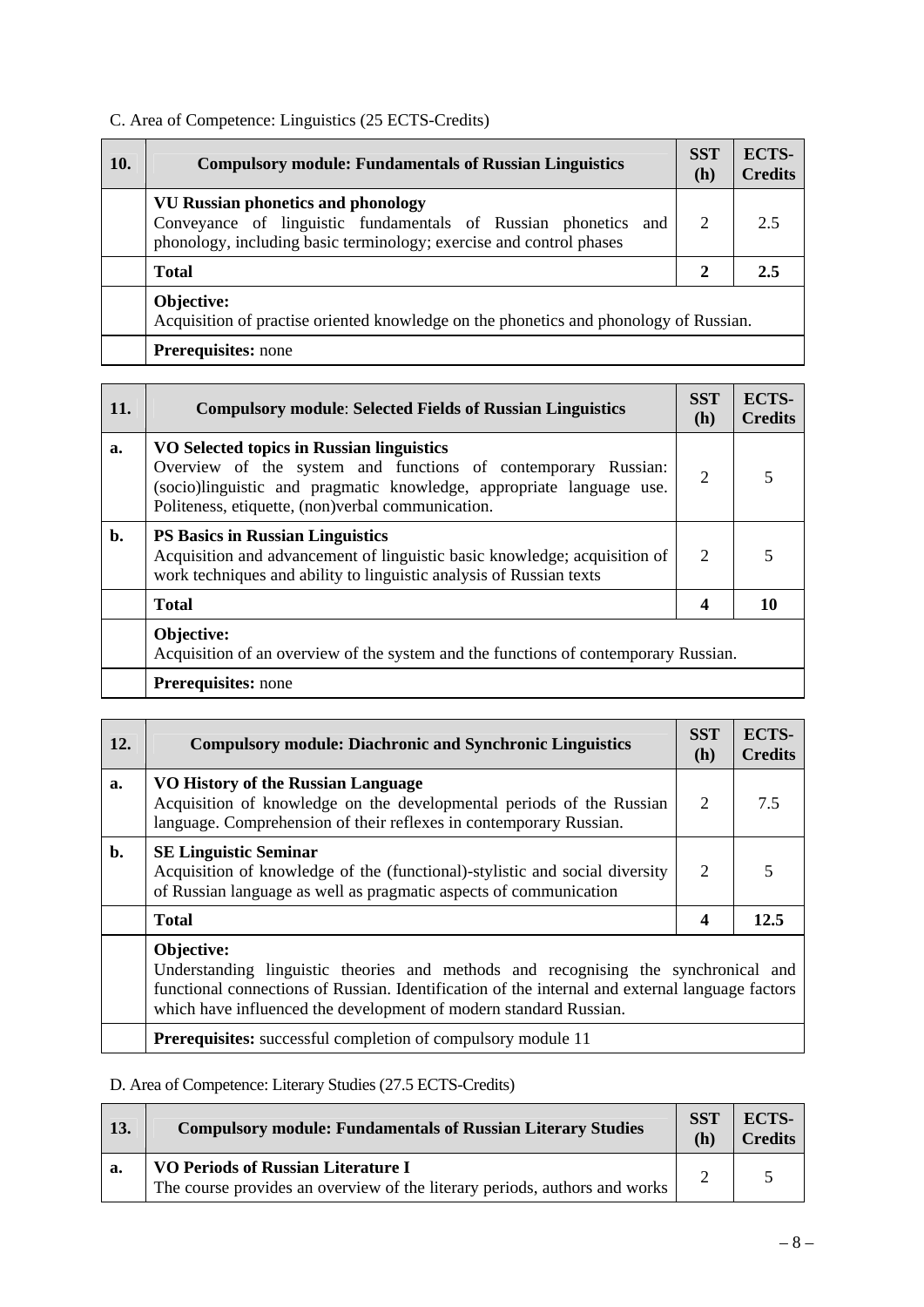|    | that influenced Russian culture in the 19th century and whose impact is<br>still felt today.        |  |
|----|-----------------------------------------------------------------------------------------------------|--|
| b. | PS Theories, methods, genres<br>Practical analysis of Russian prose                                 |  |
|    | <b>Total</b>                                                                                        |  |
|    | Objective:<br>Acquisition of basic knowledge of the decisive developments in Russian literature and |  |

methods of analysing literary texts.

**Prerequisites:** none

| 14.         | <b>Compulsory module: Literature and Culture</b>                                                                                                                                                                                                                                                                                                                                                                                                                                                                                                                                          | <b>SST</b><br>(h) | ECTS-<br><b>Credits</b> |
|-------------|-------------------------------------------------------------------------------------------------------------------------------------------------------------------------------------------------------------------------------------------------------------------------------------------------------------------------------------------------------------------------------------------------------------------------------------------------------------------------------------------------------------------------------------------------------------------------------------------|-------------------|-------------------------|
| $a_{\cdot}$ | VO Decisive Periods in Russian literature II (20th/21st century)<br>Overview of literary and historical trends, authors and works; individual<br>lecture of key works of Russian literature and selected interpretations                                                                                                                                                                                                                                                                                                                                                                  | $\overline{2}$    | 5                       |
| b.          | VO Slavic Languages and Cultures in Europe<br>The course is meant to introduce students to the characteristics and<br>particularities of Slavic languages with regard to phonology, writing<br>systems, grammar and vocabulary; it gives some further insight into the<br>history of literary language as well as the present language situation. The<br>lecture is further designed to make students familiar with academic<br>research through hands-on practice with a variety of activities such<br>as creating a bibliography, transliteration, and working with reference<br>books. | $\mathcal{D}$     | 5                       |
|             | <b>Total</b>                                                                                                                                                                                                                                                                                                                                                                                                                                                                                                                                                                              | 4                 | 10                      |
|             | Objective:<br>Acquisition of basic knowledge of the decisive developments in Russian literature; overview<br>of the history and development trends of Slavic languages in Europe.                                                                                                                                                                                                                                                                                                                                                                                                         |                   |                         |
|             | <b>Prerequisites:</b> none                                                                                                                                                                                                                                                                                                                                                                                                                                                                                                                                                                |                   |                         |

| 15. | <b>Compulsory module: Selected Fields of Russian Literature and</b><br><b>Culture</b>                                                                                         | <b>SST</b><br>(h) | <b>ECTS-</b><br><b>Credits</b> |
|-----|-------------------------------------------------------------------------------------------------------------------------------------------------------------------------------|-------------------|--------------------------------|
|     | <b>SE Seminar in Literary, Cultural or Media Studies</b><br>Selected topics and issues to aspects of Russian literature as well as<br>Russian culture and its medial transfer |                   | 75                             |
|     | <b>Total</b>                                                                                                                                                                  | $\mathbf{2}$      | 7.5                            |
|     | Objective:<br>Enhancement of knowledge of Russian literature and culture and its media transmission.                                                                          |                   |                                |
|     | <b>Prerequisites:</b> successful completion of compulsory module 13 and 14                                                                                                    |                   |                                |

# E. Area of Competence: Cultural Studies (17.5 ECTS-AP)

| <b>16.</b> | <b>Compulsory module: Introduction into Russian Culture</b>                                                  | <b>SST</b><br>(h) | <b>ECTS-</b><br><b>Credits</b> |
|------------|--------------------------------------------------------------------------------------------------------------|-------------------|--------------------------------|
| a.         | VO Selected topics in Russian Culture<br>Broadening of knowledge about Russian culture in its historical and |                   |                                |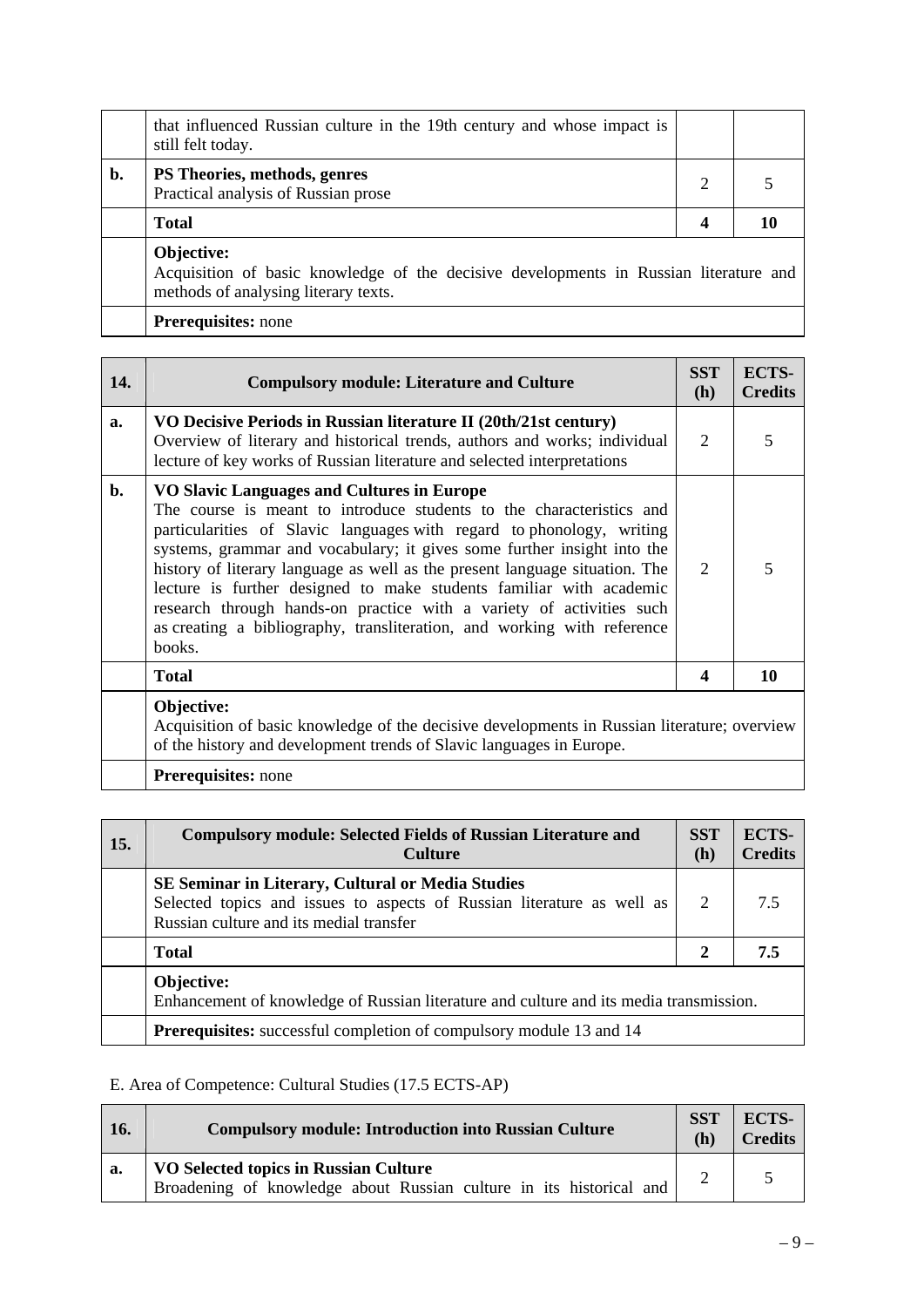|    | present dimensions; insight into the functioning of expression in different<br>media                                                 |   |     |
|----|--------------------------------------------------------------------------------------------------------------------------------------|---|-----|
| b. | <b>VU Selected Topics of Russian Cinema</b><br>Development trends, genres, specific aesthetic procedures, film theories in<br>Russia |   | 2.5 |
|    | <b>Total</b>                                                                                                                         | 3 | 7.5 |
|    | Objective:<br>Acquisition of basic knowledge of Russian culture, particularly of film.                                               |   |     |
|    | <b>Prerequisites:</b> none                                                                                                           |   |     |

| 17. | <b>Compulsory module: Fundamentals of Media Studies</b>                                                                                                                                                                                                                                                                                                                                                                                                                                                                      | <b>SST</b><br>(h) | ECTS-<br><b>Credits</b> |
|-----|------------------------------------------------------------------------------------------------------------------------------------------------------------------------------------------------------------------------------------------------------------------------------------------------------------------------------------------------------------------------------------------------------------------------------------------------------------------------------------------------------------------------------|-------------------|-------------------------|
| a.  | <b>VO Introduction to Media Science</b><br>Term of media; contexts between media, information and ideologies;<br>media and politics; media history; medial production forms; medial<br>communication forms; orality – writteness; intertextuality; multi-modality:<br>$text - graphic - image - sound - object$ ; media aesthetics; media reception;<br>media critics.                                                                                                                                                       |                   | 2.5                     |
| b.  | <b>VU Introduction to Media Analysis</b><br>The course will focus on media in today's Russia (print media, radio, TV,<br>digital media). The students will obtain an overview of the media<br>landscape and learn to employ various methods of media analysis.<br>Furthermore, the specific situation of the media in Russia will be<br>discussed, such as the process of transformation which the media system<br>has undergone since the end of the communist regime, or questions<br>concerning the freedom of the press. |                   | 2.5                     |
|     | <b>Total</b>                                                                                                                                                                                                                                                                                                                                                                                                                                                                                                                 | $\mathbf{2}$      | 5                       |
|     | Objective:<br>Knowledge of the basic concepts of media studies; overview of main issues, approaches and<br>results of media research; examples of the use of media analysis methods.                                                                                                                                                                                                                                                                                                                                         |                   |                         |
|     | Prerequisites: none                                                                                                                                                                                                                                                                                                                                                                                                                                                                                                          |                   |                         |

**18.** Compulsory module: Gender Studies **18.** SST **(h) ECTS-Credits VU Gender Studies**  Introduction to diverse theoretical approaches within Gender Studies; reading theoretical texts on gender; gender-based analysis of literary texts and films. The course is an introduction to Gender Studies and wants to present diverse approaches within this field (Women Studies, Queer Studies, Men Studies etc.). We will first read several theoretical texts and then try to applicate theory on literary texts and films 2 5 **Total** 2 3 3 **Objective:**  Knowledge of basic issues of gender theory; insights into the links between gender identity and socio-cultural context. **Prerequisites:** none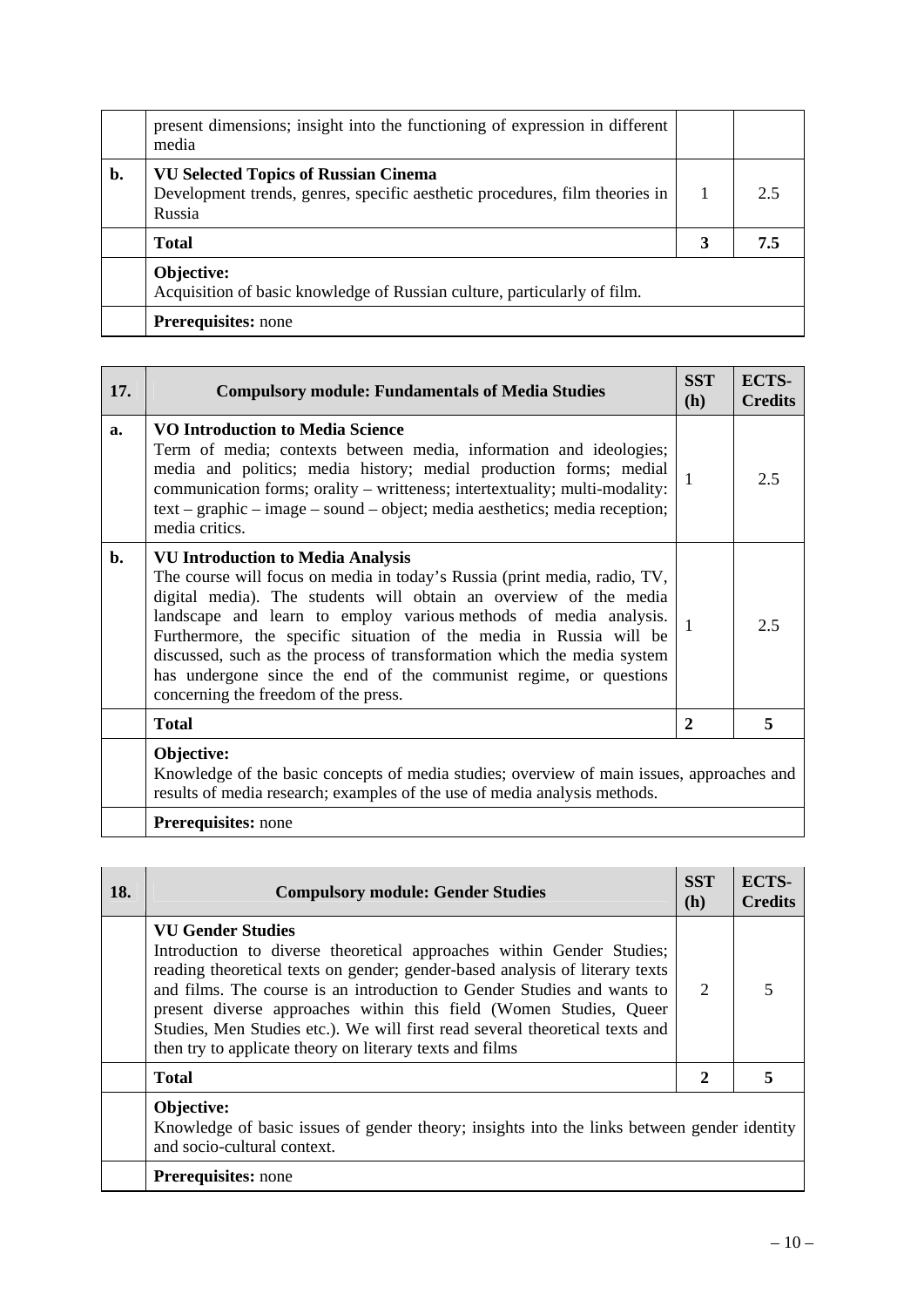(2) Elective modules with a total of 20 ECTS-Credits from the following Areas of Competence are to be taken, whereas 5 ECTS-Credits from the Area of Competence "Second Slavic Language" are to be taken:

| 1. | <b>Elective module: Second Slavic Language: Polish</b>                                              | <b>SST</b><br>(h) | ECTS-<br><b>Credits</b> |
|----|-----------------------------------------------------------------------------------------------------|-------------------|-------------------------|
|    | <b>UE Language production</b><br>Basic language use (level A2); comprehension in routine situations | $\overline{4}$    |                         |
|    | <b>Total</b>                                                                                        | 4                 |                         |
|    | Objective:<br>Acquisition of productive skills in Polish                                            |                   |                         |
|    | <b>Prerequisites:</b> none                                                                          |                   |                         |

A. Area of Competence: Language Usage: Second Slavic Language

| 2. | Elective module: Second Slavic Language: Bosnian/Croatian/Serbian                                   | <b>SST</b><br>(h) | ECTS-<br><b>Credits</b> |
|----|-----------------------------------------------------------------------------------------------------|-------------------|-------------------------|
|    | <b>UE Language production</b><br>Basic language use (level A2); comprehension in routine situations | 4                 |                         |
|    | <b>Total</b>                                                                                        | 4                 |                         |
|    | Objective:<br>Acquisition of productive skills in Bosnian/Croatian/Serbian.                         |                   |                         |
|    | <b>Prerequisites:</b> none                                                                          |                   |                         |

| 3.             | <b>Elective module: Stylistics and Terminology</b><br><b>Bosnian/Croatian/Serbian</b>                                                                                                                                                                                                      | <b>SST</b><br>(h) | ECTS-<br><b>Credits</b> |
|----------------|--------------------------------------------------------------------------------------------------------------------------------------------------------------------------------------------------------------------------------------------------------------------------------------------|-------------------|-------------------------|
| a.             | <b>UE Stylistics and Text production</b><br>In-depth study of language and its styles trough the reading of short simple<br>stories from former Yugoslavia and the Yugoslav successor states. The<br>course also aims at enhancing command of both vocabulary and<br>grammatical patterns. | 2                 | 2.5                     |
| $\mathbf{b}$ . | UE Bosnian/Croatian/Serbian as specific purpose<br>Overview of specifics of special languages and acquisition of competences<br>in subject-specific text production                                                                                                                        | $\overline{2}$    | 2.5                     |
|                | <b>Total</b>                                                                                                                                                                                                                                                                               | 4                 |                         |
|                | Objective:<br>Stylistic and subject oriented language development and enhancement of language skills.                                                                                                                                                                                      |                   |                         |
|                | <b>Prerequisites:</b> none                                                                                                                                                                                                                                                                 |                   |                         |

| Elective module: Language Usage: Second Slavic Language<br>productive (Polish)                                                              | <b>SST</b><br>(h) | <b>ECTS-</b><br><b>Credits</b> |
|---------------------------------------------------------------------------------------------------------------------------------------------|-------------------|--------------------------------|
| <b>UE Language Production: Polish II</b><br>Advancement of productive language knowledge subsequent to elective<br>module $1 - level A2/B1$ |                   | 2.5                            |
| <b>Total</b>                                                                                                                                |                   | 2.5                            |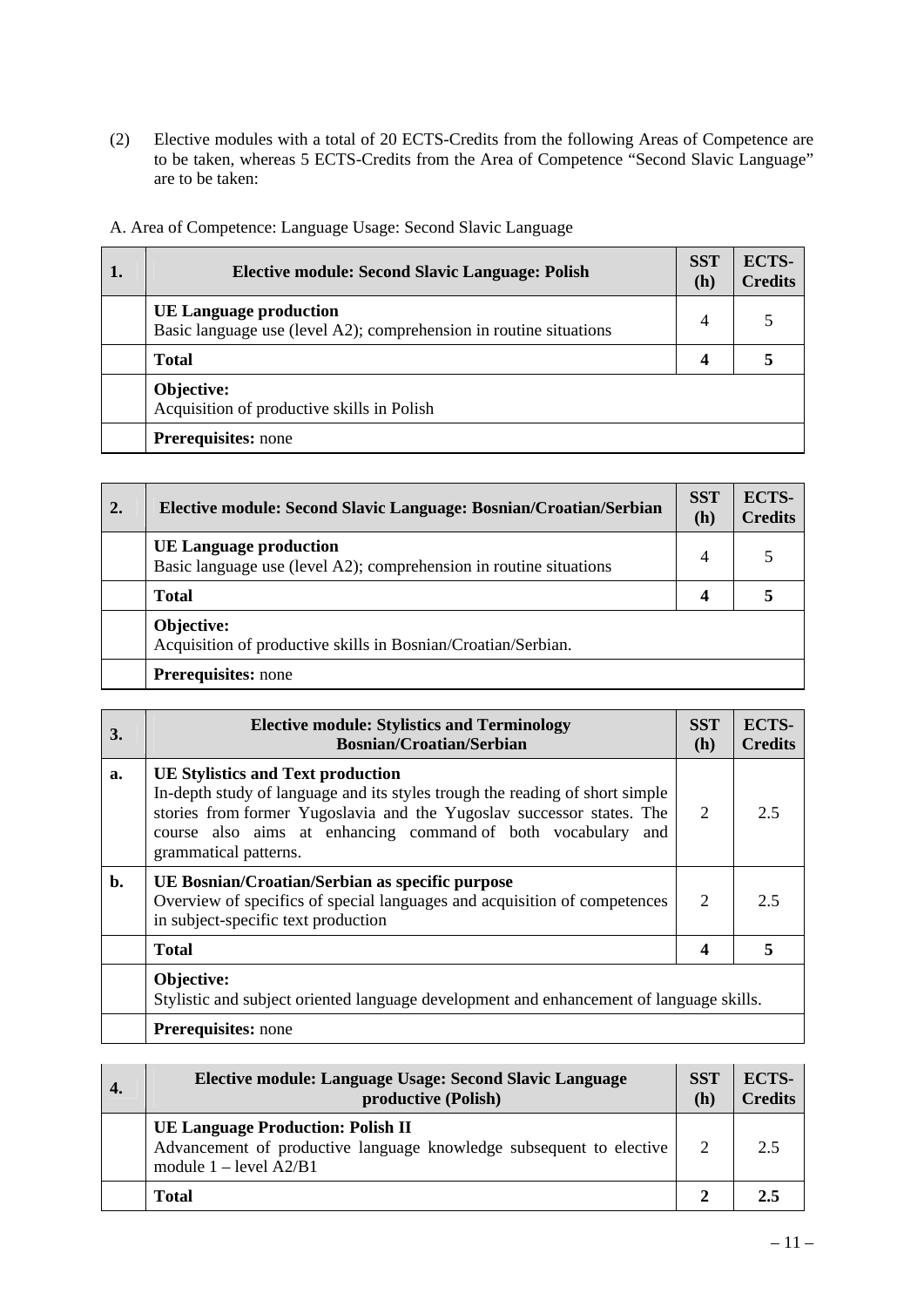| <b>Objective:</b><br><b>Enhancement of Polish</b>         |
|-----------------------------------------------------------|
| Prerequisites: successful completion of elective module 1 |

| 5. | Elective module: Language Usage: Second Slavic Language<br>productive (BCS)                                                                                | <b>SST</b><br>(h) | ECTS-<br><b>Credits</b> |
|----|------------------------------------------------------------------------------------------------------------------------------------------------------------|-------------------|-------------------------|
|    | <b>UE Language Production: Bosnian/Croatian/Serbian</b><br>Advancement of productive language knowledge subsequent to elective<br>module $1 - level A2/B1$ | 2                 | 2.5                     |
|    | <b>Total</b>                                                                                                                                               | 2                 | 2.5                     |
|    | Objective:<br>Enhancement of productive knowledge of Bosnian/Croatian/Serbian.                                                                             |                   |                         |
|    | <b>Prerequisites:</b> successful completion of elective module 2                                                                                           |                   |                         |

| 6. | Elective module: Language Usage: Second Slavic Language receptive                                                                                                                                                                                             | <b>SST</b><br>(h) | <b>ECTS-</b><br><b>Credits</b> |
|----|---------------------------------------------------------------------------------------------------------------------------------------------------------------------------------------------------------------------------------------------------------------|-------------------|--------------------------------|
|    | <b>UE Development of Receptive Language Skills</b><br>Presentation of basic grammatical and lexical information with reference<br>to the affinity of Slavic languages, development of skills in using<br>dictionaries and reference books; analysis of texts. | $\overline{2}$    | 2.5                            |
|    | <b>Total</b>                                                                                                                                                                                                                                                  | $\mathbf{2}$      | 2.5                            |
|    | Objective:<br>Acquisition of receptive language competence in the second (or a further) Slavic language.                                                                                                                                                      |                   |                                |
|    | <b>Prerequisites:</b> none                                                                                                                                                                                                                                    |                   |                                |

# B. Area of Competence: Language Usage: Russian

| 7. | <b>Elective module: Language Usage Russian</b>                                                                                                                                                                                                                           | <b>SST</b><br>(h) | <b>ECTS-</b><br><b>Credits</b> |
|----|--------------------------------------------------------------------------------------------------------------------------------------------------------------------------------------------------------------------------------------------------------------------------|-------------------|--------------------------------|
|    | <b>VU Language Acquisition and Blended Learning</b><br>Improving language skills; developing intercultural competence; applying<br>learning strategies; increasing media literacy; competence level according<br>to the CEF (Common European Framework of Reference): B1 |                   | 5                              |
|    | <b>Total</b>                                                                                                                                                                                                                                                             |                   |                                |
|    | Objective:<br>Enhancement of skills in the area of language skills Russian (B1) with the help of new media<br>and competence in the use thereof.                                                                                                                         |                   |                                |
|    | <b>Prerequisites:</b> successful completion of compulsory module 7                                                                                                                                                                                                       |                   |                                |

| 8. | <b>Elective module: Proficiency Test Russian (GERS Level B2)</b>                                                                                                                                                                                  | <b>SST</b><br>(h) | ECTS-<br><b>Credits</b> |
|----|---------------------------------------------------------------------------------------------------------------------------------------------------------------------------------------------------------------------------------------------------|-------------------|-------------------------|
|    | VO Looking beyond Russian proficiency exams<br>The course conveys an overview of the requirements of the Common<br>European Framework of Reference for Languages and of test formats of<br>single skills and competences for Russian at level B2. |                   |                         |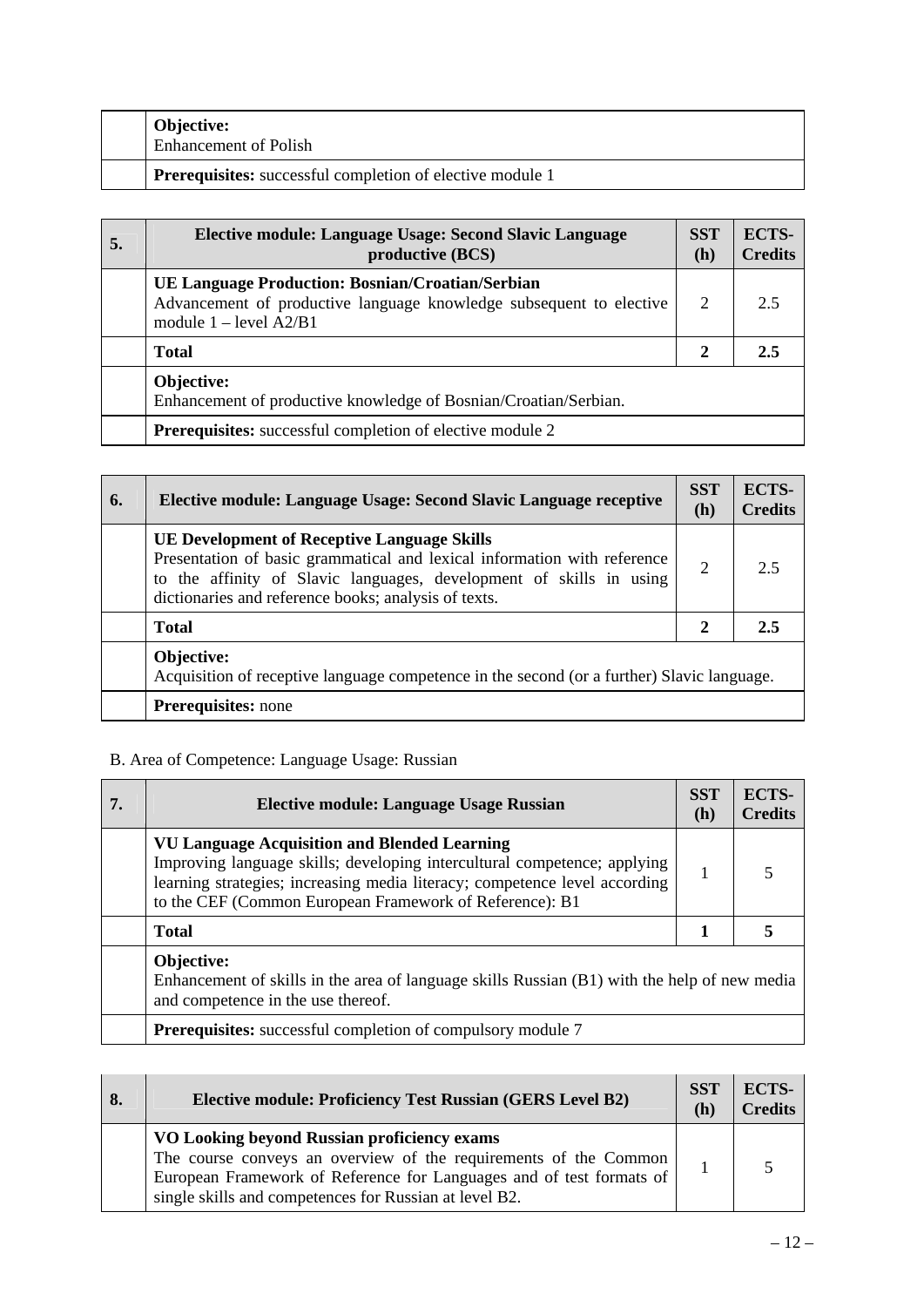| <b>Total</b>                                                                                                                                                                                                                                                                                                                                                                                                                                                                                                                                                                                                                                                                                                                 |  |
|------------------------------------------------------------------------------------------------------------------------------------------------------------------------------------------------------------------------------------------------------------------------------------------------------------------------------------------------------------------------------------------------------------------------------------------------------------------------------------------------------------------------------------------------------------------------------------------------------------------------------------------------------------------------------------------------------------------------------|--|
| Objective:<br>Students completing this module possess knowledge and skills at B2 level (according to<br>GERS); they can understand the main contents of complex texts (e.g. news and reports) on<br>specific topics and reports and articles about contemporary problems in which the authors<br>represent a particular view point. They understand literary and prose texts and most films in<br>standard language; moreover they can write clear and detailed texts on a wide variety of<br>topics; they can present counter arguments and they can express themselves so spontaneously<br>and fluently that a normal conversation with mother tongue speakers is easily possible<br>without major efforts on either side. |  |
| <b>Prerequisites:</b> successful completion of compulsory module 7 and 8                                                                                                                                                                                                                                                                                                                                                                                                                                                                                                                                                                                                                                                     |  |

# C. Area of Competence: Cultural Studies

| 9. | Elective module: Russian Cultural Studies                                                                                        | <b>SST</b><br>(h)           | ECTS-<br><b>Credits</b> |
|----|----------------------------------------------------------------------------------------------------------------------------------|-----------------------------|-------------------------|
|    | <b>VO Linguistic Reading of Russian Texts</b><br>Examination with different topics and issues of Russian culture and<br>language | $\mathcal{D}_{\mathcal{L}}$ |                         |
|    | <b>Total</b>                                                                                                                     | $\mathbf{2}$                |                         |
|    | Objective:<br>Acquisition of enhanced knowledge of Russian cultural studies.                                                     |                             |                         |
|    | <b>Prerequisites:</b> successful completion of compulsory module 13                                                              |                             |                         |

| 10. | <b>Elective module: Slavic Cultural Studies</b>                                                                                                     | <b>SST</b><br>(h) | <b>ECTS-</b><br><b>Credits</b> |
|-----|-----------------------------------------------------------------------------------------------------------------------------------------------------|-------------------|--------------------------------|
|     | <b>EX Slavic study trip</b><br>Illustration of cultural, historical and linguistic connections on site,<br>including preparation and postprocessing | 2                 |                                |
|     | <b>Total</b>                                                                                                                                        | $\mathbf{2}$      |                                |
|     | Objective:<br>On the spot acquisition of insights into cultural and historical links                                                                |                   |                                |
|     | <b>Prerequisites:</b> successful completion of compulsory module 13                                                                                 |                   |                                |

# D. Area of Competence: Bosnian, Croatian, Serbian - Cultural and Literary Studies and Linguistics

| 11. | Elective module: Selected Fields of Bosnian-Croatian-Serbian<br><b>Cultural and Literary Studies and Linguistics</b>                                                                                 | <b>SST</b><br>(h) | ECTS-<br><b>Credits</b> |
|-----|------------------------------------------------------------------------------------------------------------------------------------------------------------------------------------------------------|-------------------|-------------------------|
| a.  | VO Culture and Society of Bosnia and Herzegovina, Croatia and<br><b>Serbia</b><br>Overview of the history, economy, politics, society and everyday culture<br>of Bosnia, Croatia, Serbia, Montenegro | $\overline{2}$    |                         |
| b.  | VO The Novel in Bosnian, Croatian and Serbian Literatures<br>Examination of tradition and current development of Bosnian, Croatian<br>and Serbian literatures based on selected genres and authors   | 2                 |                         |
| c.  | VO Selected topics in BCS-linguistics<br>Acquisition of linguistic knowledge in terms of similarities and specifics                                                                                  | 2                 |                         |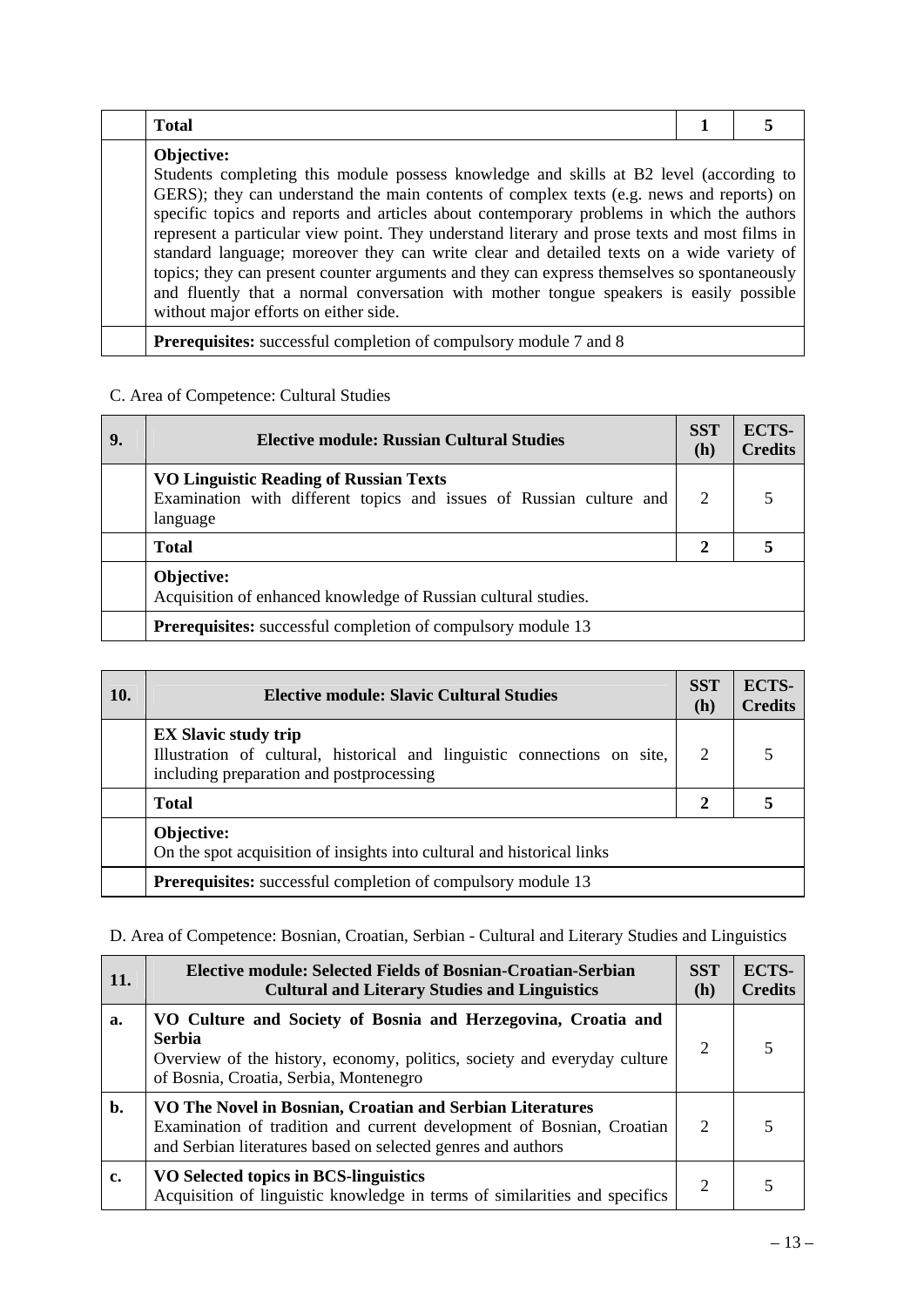| of Bosnian, Croatian and Serbian from a comparative view                                                                                                                                                                                                                          |   |  |
|-----------------------------------------------------------------------------------------------------------------------------------------------------------------------------------------------------------------------------------------------------------------------------------|---|--|
| <b>Total</b>                                                                                                                                                                                                                                                                      | O |  |
| Objective:<br>Acquisition of basic knowledge of geographical and cultural studies and of literary and<br>linguistic studies; the teaching units Geographical and Cultural Studies; at least one of the<br>other two units of the module will be held in Bosnian/Croatian/Serbian. |   |  |
| <b>Prerequisites:</b> none                                                                                                                                                                                                                                                        |   |  |

### E. Area of Competence: Non-suspect-specific and Interdisciplinary Skills

| <b>12.</b> | Elective module: Non-subject-specific/Interdisciplinary Skills                                                                                                                                                                                      | <b>SST</b><br>(h) | <b>ECTS-</b><br><b>Credits</b> |
|------------|-----------------------------------------------------------------------------------------------------------------------------------------------------------------------------------------------------------------------------------------------------|-------------------|--------------------------------|
|            | A total of 10 ECTS-Credits in teaching units can be obtained from the<br>Bachelor Studies run from the curricula of the University of Innsbruck.                                                                                                    |                   | 10                             |
|            | Total                                                                                                                                                                                                                                               |                   | 10                             |
|            | Objective:<br>The module is intended to widen the study programme and the acquisition of additional<br>qualifications. In this connection the areas of foreign languages, IT, management, and<br>scientific and ethical reflection are recommended. |                   |                                |
|            | <b>Prerequisites:</b> The prerequisites of the respective curricula do apply.                                                                                                                                                                       |                   |                                |

### **§ 8 Studies Induction and Orientation Stage**

- (1) The Studies Induction and Orientation Stage covers one semester (30 ECTS-Credits) and offers students an overview of the main contents of the degree programme and its structure in order to provide a factual basis to assess the decision to pursue the chosen field.
- (2) The Studies Induction and Orientation Stage requires the following course examinations, which may be repeated twice, to be completed successfully:

 1. SL Introduction: Studying Languages, Literatures and Cultures (compulsory module 1 lit. b/1 SST/2.5 ECTS-Credits)

2. VO Selected topics in Russian Culture (compulsory module 16 lit. a/2 SST/5 ECTS-Credits)

(3) Passing the examinations specified in paragraph 2 permits students to attend all further courses and take all examinations following the Studies Induction and Orientation Stage and to write a bachelor's thesis as described in the curriculum. Registration requirements specified by the curriculum are to be followed.

### **§ 9 Bachelor's Theses**

- (1) Two bachelor's theses with a total of 7.5 ECTS-Credits each are to be completed. Both theses are to be written in German or Russian and have to be subject-specific.
- (2) The bachelor's theses are to be completed within courses using continuous assessment from the compulsory modules 11, 12, 13, 15, 16 or 17 and are supervised by the relevant course lecturer. The performance of the bachelor theses is to be delivered in addition to the relevant bachelor's theses courses.
- (3) The bachelor's theses are to be submitted in paper form and in digital version. The form of the submission of the digital version is to be determined by the Director of Studies.

### **§ 10 Examination Regulations**